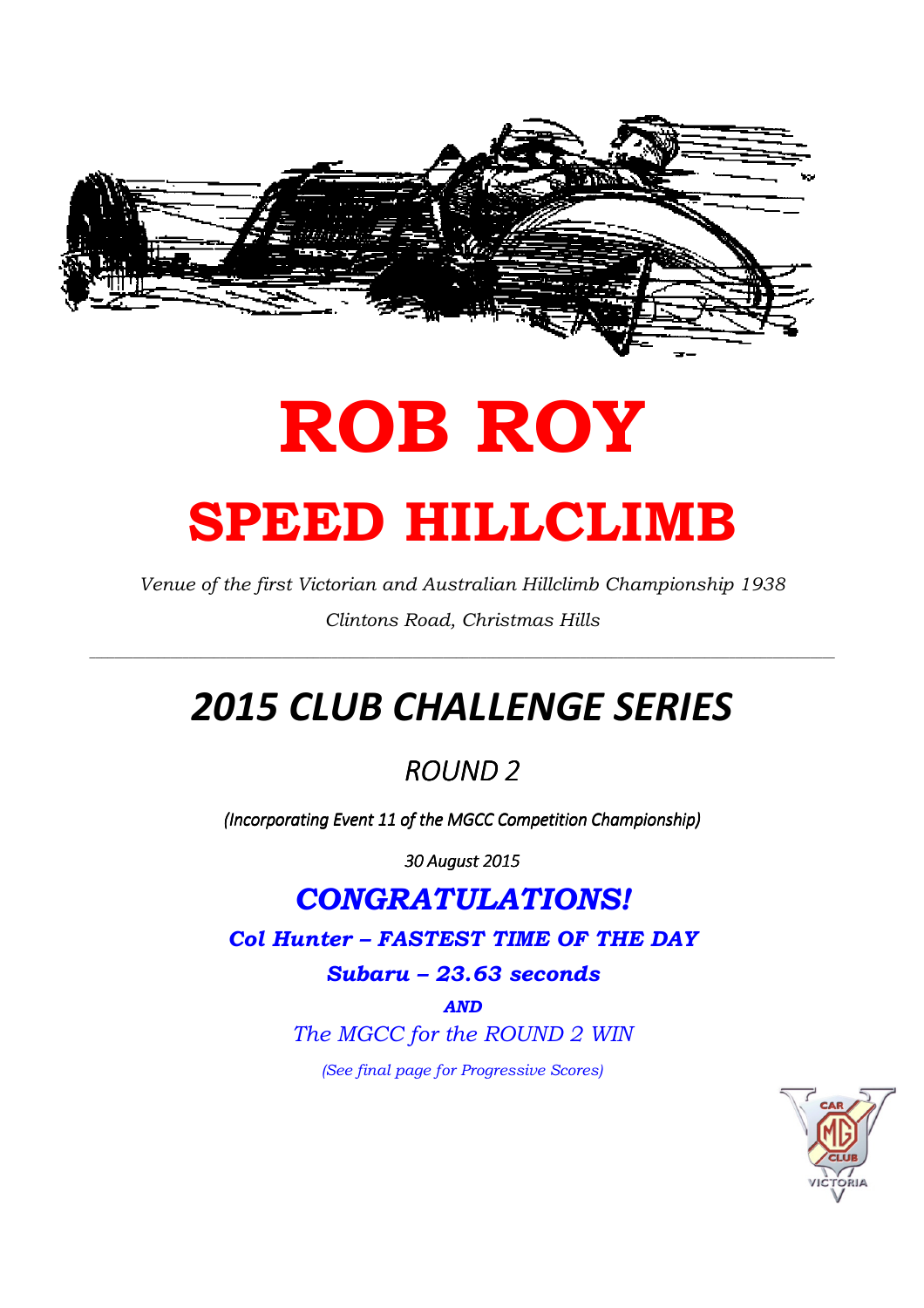| No.              | <b>Driver</b>  |                   | <b>Make</b>                                                      | Run 1                 |                       | Run 2 Run 3 Run 4     |                       | <b>Best</b> | <b>Placing</b> |                |    |
|------------------|----------------|-------------------|------------------------------------------------------------------|-----------------------|-----------------------|-----------------------|-----------------------|-------------|----------------|----------------|----|
|                  |                |                   |                                                                  |                       |                       |                       |                       | <b>Run</b>  | Class O/R      |                |    |
| <b>Class A</b>   |                |                   | Sports & Sedans up to 1300cc                                     |                       |                       |                       |                       |             |                |                |    |
| 60               |                | Aaron De Fina     | Honda S600<br><b>Split Time</b><br><b>Finish Speed</b>           | 35.59<br>17.62<br>82  | 30.58<br>14.46<br>87  | 29.62<br>14.38<br>93  | 29.70<br>14.19<br>91  | 29.62       |                | 1              | 37 |
| 42               |                | Jamie Fowler      | Toyota Corolla<br><b>Split Time</b><br><b>Finish Speed</b>       | 39.00<br>19.64<br>82  | 32.15<br>15.59<br>90  | 31.23<br>15.21<br>92  | 32.09<br>15.85<br>92  | 31.23       |                | $\overline{c}$ | 54 |
| 216              |                | David Osbourne    | <b>MG</b> Midget<br><b>Split Time</b><br><b>Finish Speed</b>     | 42.04<br>19.67<br>67  | 33.87<br>15.76<br>78  | 32.26<br>15.16<br>81  | 33.78<br>15.77<br>77  | 32.26       |                | 3              | 64 |
| 12               | Andrew Wilson  |                   | Artic Cat<br><b>Split Time</b><br><b>Finish Speed</b>            | 37.53<br>16.14<br>70  | 33.48<br>14.60<br>76  | <b>DNS</b>            | <b>DNS</b>            | 33.48       |                | 4              | 70 |
| 87               |                | Adrian Azzopardi  | <b>AH</b> Sprite<br><b>Split Time</b><br><b>Finish Speed</b>     | 40.00<br>18.62<br>64  | 35.54<br>15.62<br>63  | 37.26<br>16.88<br>54  | 35.48<br>15.87<br>62  | 35.48       |                | 5              | 73 |
| 20               | Bruce Ellis    |                   | MG TC<br><b>Split Time</b><br><b>Finish Speed</b>                | 45.50<br>20.03<br>58  | 40.84<br>16.71<br>59  | 40.17<br>16.70<br>62  | 39.70<br>16.91<br>65  | 39.70       |                | 6              | 80 |
| 40               |                | Geoffrey Rasmusen | Renault 4L<br><b>Split Time</b><br><b>Finish Speed</b>           | 52.29<br>22.50<br>38  | 50.55<br>21.10<br>39  | 50.17<br>20.98<br>39  | 51.54<br>20.82<br>38  | 50.17       |                | 7              | 81 |
| Class $B$        |                |                   | <b>Sports &amp; Sedans 1301 - 1600cc</b>                         |                       |                       |                       |                       |             |                |                |    |
| 28               |                | John Hardy        | Alpine Renault<br><b>Split Time</b><br><b>Finish Speed</b>       | 29.84<br>14.14<br>100 | 26.96<br>13.13<br>112 | 26.25<br>12.53<br>113 | 26.22<br>12.51<br>113 | 26.22       |                | 1              | 6  |
| 78               |                | Russ Mead         | Ford Anglia<br><b>Split Time</b><br><b>Finish Speed</b>          | 35.38<br>0.00<br>85   | 28.21<br>13.65<br>112 | 27.12<br>13.08<br>114 | 27.14<br>13.10<br>114 | 27.12       |                | $\overline{2}$ | 13 |
| 44               |                | Ken Parry         | Ford Cortina<br><b>Split Time</b><br><b>Finish Speed</b>         | 29.78<br>14.61<br>97  | 28.77<br>14.21<br>100 | 28.30<br>13.87<br>100 | 27.74<br>13.38<br>100 | 27.74       |                | 3              | 18 |
| $\bf{8}$         | Graeme Adams   |                   | <b>MG</b> Midget<br><b>Split Time</b><br><b>Finish Speed</b>     | 33.30<br>15.93<br>88  | 29.25<br>13.95<br>105 | 28.39<br>13.57<br>107 | 28.02<br>13.17<br>106 | 28.02       |                | 4              | 22 |
| $\boldsymbol{2}$ | Maurice Hanger |                   | Toyota Corolla<br><b>Split Time</b><br><b>Finish Speed</b>       | 37.19<br>18.94<br>89  | 33.49<br>15.70<br>97  | 35.83<br>17.13<br>69  | 29.09<br>13.96<br>104 | 29.09       |                | 5              | 31 |
| 711              |                | Paul Stewart      | <b>Renault Coupe</b><br><b>Split Time</b><br><b>Finish Speed</b> | 34.55<br>16.00<br>83  | 30.75<br>14.71<br>96  | 29.31<br>14.10<br>99  | 30.38<br>14.33<br>96  | 29.31       |                | 6              | 34 |
| 65               | Warren Green   |                   | Ausca Verde<br><b>Split Time</b><br><b>Finish Speed</b>          | 37.75<br>17.69<br>73  | 31.97<br>14.64<br>90  | 29.95<br>14.33<br>98  | 33.01<br>16.59<br>96  | 29.95       |                | 7              | 40 |

**Class Results**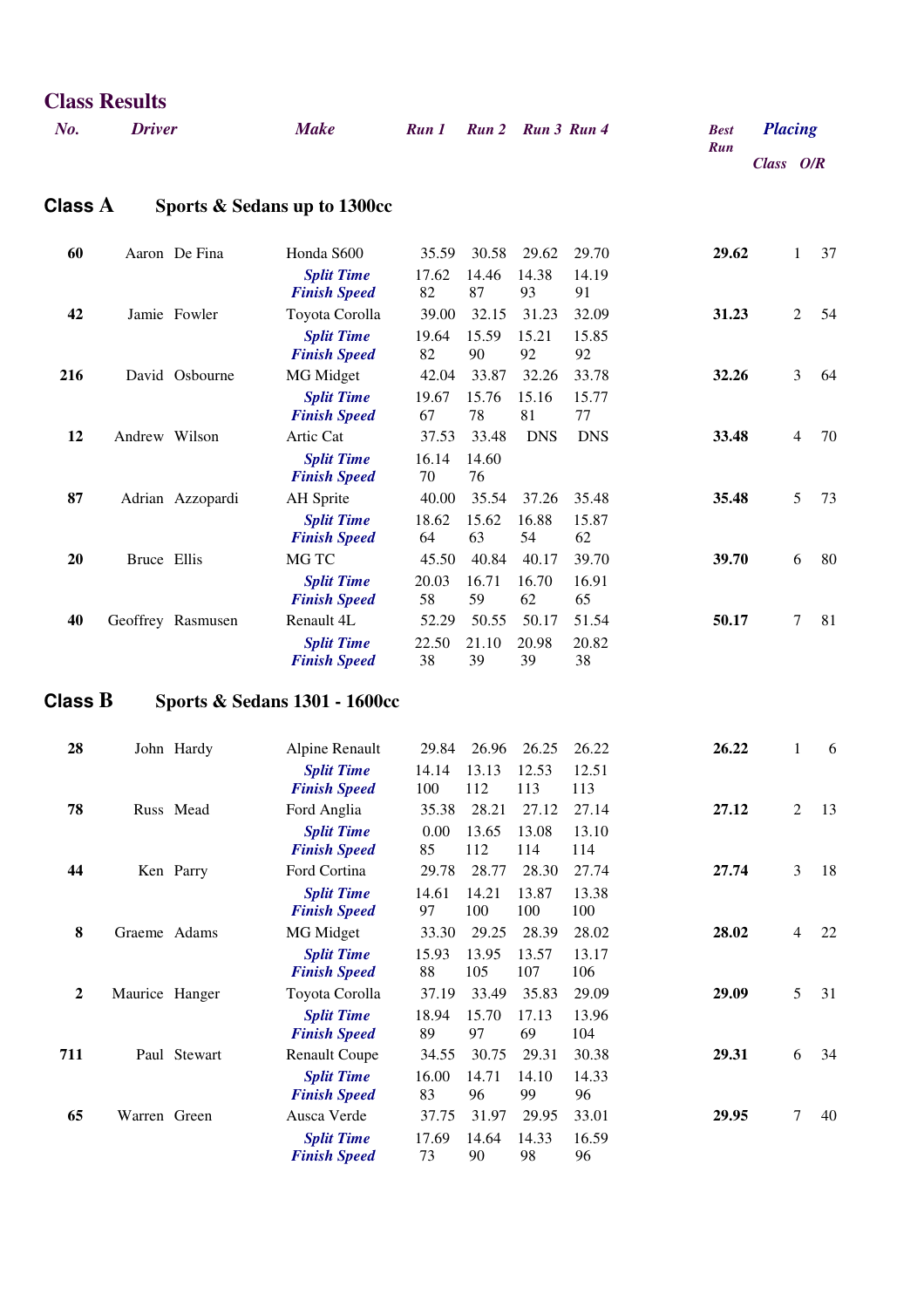| <b>Class Results</b> |               |      |  |  |                               |                    |                |  |  |  |  |
|----------------------|---------------|------|--|--|-------------------------------|--------------------|----------------|--|--|--|--|
| No.                  | <b>Driver</b> | Make |  |  | Run 1 Run 2 Run 3 Run 4 Run 5 | <b>Best</b><br>Run | <b>Placing</b> |  |  |  |  |
|                      |               |      |  |  |                               |                    | Class $O/R$    |  |  |  |  |

#### **Class B Sports & Sedans 1301 - 1600cc (Cont)**

| 45  |                 | Graham Anderson | Mazda MX5                                                | 38.73                | 32.62                | 30.31                | 30.90                | 30.31 | 8  | 43 |
|-----|-----------------|-----------------|----------------------------------------------------------|----------------------|----------------------|----------------------|----------------------|-------|----|----|
|     |                 |                 | <b>Split Time</b><br><b>Finish Speed</b>                 | 17.03<br>62          | 15.03<br>82          | 13.88<br>88          | 14.05<br>86          |       |    |    |
| 275 | Andrea Ward     |                 | Ford Cortina                                             | 67.58                | 32.69                | 30.58                | 31.13                | 30.58 | 9  | 46 |
|     |                 |                 | <b>Split Time</b><br><b>Finish Speed</b>                 | 17.44<br>41          | 15.85<br>94          | 14.54<br>94          | 14.87<br>98          |       |    |    |
| 24  | Mitchell Hanger |                 | Toyota Corolla                                           | 37.41                | 32.13                | 31.76                | 30.75                | 30.75 | 10 | 47 |
| 175 |                 | Don Ashton      | <b>Split Time</b><br><b>Finish Speed</b><br>Ford Cortina | 18.62<br>78<br>35.68 | 15.99<br>97<br>32.96 | 14.69<br>77<br>31.09 | 14.63<br>97<br>31.90 | 31.09 | 11 | 51 |
|     |                 |                 | <b>Split Time</b><br><b>Finish Speed</b>                 | 16.97<br>77          | 15.76<br>89          | 14.97<br>97          | 15.18<br>93          |       |    |    |
| 113 | Matthew Van     |                 | Mazda MX5                                                | 38.51                | 33.22                | 31.72                | 31.18                | 31.18 | 12 | 53 |
|     |                 |                 | <b>Split Time</b><br><b>Finish Speed</b>                 | 18.55<br>78          | 15.35<br>87          | 14.73<br>91          | 14.61<br>93          |       |    |    |
| 55  |                 | David Nicholls  | MG Midget                                                | 34.42                | 32.02                | 42.09                | 31.35                | 31.35 | 13 | 56 |
|     |                 |                 | <b>Split Time</b><br><b>Finish Speed</b>                 | 17.40<br>90          | 15.77<br>97          | 16.08<br>84          | 15.62<br>95          |       |    |    |
| 36  |                 | John Bradbury   | MG TC                                                    | 40.22                | 33.69                | <b>DNS</b>           | <b>DNS</b>           | 33.69 | 14 | 71 |
|     |                 |                 | <b>Split Time</b><br><b>Finish Speed</b>                 | 18.47<br>69          | 15.28<br>81          |                      |                      |       |    |    |
| 37  |                 | Barry Brickland | MG TC                                                    | 41.08                | 38.66                | 38.73                | 37.62                | 37.62 | 15 | 79 |
|     |                 |                 | <b>Split Time</b><br><b>Finish Speed</b>                 | 18.17<br>63          | 16.62<br>60          | 16.79<br>51          | 16.67<br>56          |       |    |    |

#### **Class C Sports & Sedans 1601 - 2000cc**

| 23 | Colin Stark       | Alpine Renault                           | 28.60        | 26.20        | 26.79        | 25.94        | 25.94 | 1              | 5  |
|----|-------------------|------------------------------------------|--------------|--------------|--------------|--------------|-------|----------------|----|
|    |                   | <b>Split Time</b><br><b>Finish Speed</b> | 13.39<br>109 | 12.41<br>116 | 12.50<br>119 | 12.36<br>117 |       |                |    |
| 17 | Frank Oostermeyer | <b>MGB GT</b>                            | 31.67        | 28.77        | 28.29        | 26.64        | 26.64 | $\overline{c}$ | 10 |
|    |                   | <b>Split Time</b><br><b>Finish Speed</b> | 14.29<br>88  | 13.96<br>106 | 13.54<br>105 | 12.50<br>109 |       |                |    |
| 41 | Bryan Gibson      | <b>MGB</b> Fastback                      | 32.03        | 28.21        | 27.74        | 26.77        | 26.77 | 3              | 11 |
|    |                   | <b>Split Time</b><br><b>Finish Speed</b> | 14.90<br>97  | 13.74<br>112 | 13.39<br>119 | 12.84<br>113 |       |                |    |
| 15 | Mark Patane       | Alfa Romeo                               | 29.58        | 27.31        | 26.86        | 26.91        | 26.86 | $\overline{4}$ | 12 |
|    |                   | <b>Split Time</b><br><b>Finish Speed</b> | 14.49<br>104 | 13.44<br>112 | 13.29<br>111 | 13.37<br>113 |       |                |    |
| 34 | Jon McGovern      | <b>MG TF160</b>                          | 29.13        | 27.94        | 28.32        | 27.19        | 27.19 | 5              | 14 |
|    |                   | <b>Split Time</b><br><b>Finish Speed</b> | 13.96<br>99  | 13.34<br>102 | 12.98<br>95  | 12.79<br>105 |       |                |    |
| 77 | Ron Ghiggino      | <b>MGF</b>                               | 30.37        | 28.39        | 28.30        | 27.48        | 27.48 | 6              | 16 |
|    |                   | <b>Split Time</b><br><b>Finish Speed</b> | 14.46<br>95  | 13.81<br>105 | 13.20<br>101 | 13.26<br>107 |       |                |    |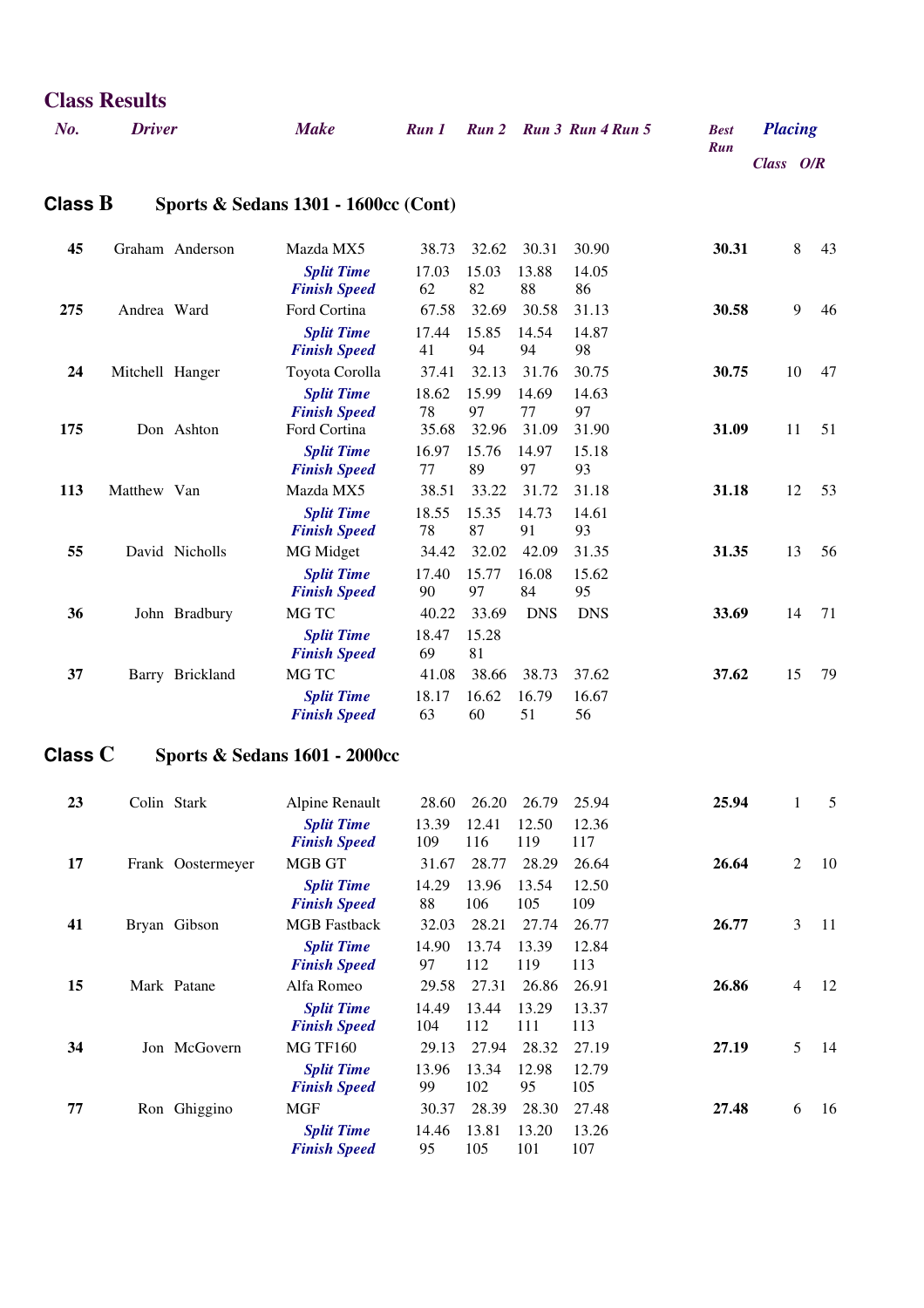|                  |               |                     |                                                 |                  |              |              |              | Run   | Class O/R |    |
|------------------|---------------|---------------------|-------------------------------------------------|------------------|--------------|--------------|--------------|-------|-----------|----|
| Class $C$        |               |                     | <b>Sports &amp; Sedans 1601 - 2000cc (Cont)</b> |                  |              |              |              |       |           |    |
| 171              |               | Rod Cooper          | MGB GT                                          | 33.21            | 28.34        | 27.72        | 27.85        | 27.72 | 7         | 17 |
|                  |               |                     | <b>Split Time</b><br><b>Finish Speed</b>        | 15.29<br>88      | 13.36<br>105 | 13.23<br>108 | 13.27<br>107 |       |           |    |
| 117              |               | Graeme Edwards      | Renault Clio Sport                              | 59.27            | 30.60        | 28.68        | 27.84        | 27.84 | 8         | 19 |
|                  |               |                     | <b>Split Time</b><br><b>Finish Speed</b>        | 13.89<br>33      | 13.53<br>91  | 13.43<br>105 | 13.02<br>109 |       |           |    |
| 18               |               | Chris Armstrong     | Renault 2001                                    | 31.31            | 28.49        | <b>DNF</b>   | <b>DNS</b>   | 28.49 | 9         | 25 |
|                  |               |                     | <b>Split Time</b><br><b>Finish Speed</b>        | 15.62<br>101     | 13.59<br>104 | 13.08        |              |       |           |    |
| 4                |               | Don Woods           | <b>MGB</b> Roadster                             | 33.41            | 28.91        | 28.68        | 28.74        | 28.68 | 10        | 26 |
|                  |               |                     | <b>Split Time</b>                               | 16.23            | 14.14        | 13.93        | 13.89        |       |           |    |
| 141              | Andrew Coon   |                     | <b>Finish Speed</b><br><b>SEAT Hatch</b>        | 82<br>33.15      | 100<br>30.12 | 100<br>29.43 | 98<br>29.05  | 29.05 | 11        | 30 |
|                  |               |                     | <b>Split Time</b>                               | 14.33            | 14.16        | 13.74        | 13.44        |       |           |    |
|                  |               |                     | <b>Finish Speed</b>                             | 77               | 94           | 89           | 93           |       |           |    |
| 57               |               | Ric Collett         | <b>MGA</b> Coupe                                | 31.97            | 29.54        | 29.51        | 29.28        | 29.28 | 12        | 32 |
|                  |               |                     | <b>Split Time</b><br><b>Finish Speed</b>        | 14.40<br>77      | 14.00<br>92  | 13.80<br>89  | 13.75<br>92  |       |           |    |
| $\boldsymbol{9}$ |               | David Cavanagh      | Peugeot GTi6                                    | 0.00             | 31.15        | 29.41        | 29.61        | 29.41 | 13        | 35 |
|                  |               |                     | <b>Split Time</b>                               | 0.00             | 14.49        | 13.84        | 14.06        |       |           |    |
|                  |               |                     | <b>Finish Speed</b>                             | $\boldsymbol{0}$ | 90           | 106          | 101          |       |           |    |
| 10               |               | Paul Slawinski      | <b>MGB</b> Roadster                             | 32.57            | 30.67        | 29.93        | 29.42        | 29.42 | 14        | 36 |
|                  |               |                     | <b>Split Time</b><br><b>Finish Speed</b>        | 14.66<br>80      | 14.63<br>90  | 14.31<br>96  | 13.96<br>94  |       |           |    |
| 35               | Andrew Regens |                     | <b>MG TF 160</b>                                | 30.73            | 29.95        | 29.63        | 30.29        | 29.63 | 15        | 38 |
|                  |               |                     | <b>Split Time</b>                               | 14.25            | 14.35        | 13.74        | 13.92        |       |           |    |
|                  |               |                     | <b>Finish Speed</b>                             | 93               | 96           | 95           | 89           |       |           |    |
| 289              |               | Mitchell McAllister | <b>MGB</b> Roadster                             | 32.78            | 29.89        | 30.22        | 29.80        | 29.80 | 16        | 39 |
|                  |               |                     | <b>Split Time</b><br><b>Finish Speed</b>        | 14.72<br>72      | 14.61<br>90  | 14.92<br>90  | 14.43<br>90  |       |           |    |
| 53               |               | Terry Baker         | Toyota Celica                                   | 32.89            | 31.23        | 31.31        | 30.55        | 30.55 | 17        | 45 |
|                  |               |                     | <b>Split Time</b><br><b>Finish Speed</b>        | 15.42<br>82      | 14.51<br>85  | 15.23<br>88  | 14.25<br>87  |       |           |    |
| 7                |               | Ian Mayze           | <b>MGB</b> Roadster                             | 33.65            | 30.98        | 31.27        | 31.40        | 30.98 | 18        | 49 |
|                  |               |                     | <b>Split Time</b><br><b>Finish Speed</b>        | 15.78<br>79      | 14.39<br>86  | 14.44<br>85  | 15.13<br>86  |       |           |    |
| 233              | Nigel Lang    |                     | <b>MGB</b> Roadster                             | 37.02            | 32.94        | 31.49        | 31.08        | 31.08 | 19        | 50 |
|                  |               |                     | <b>Split Time</b>                               | 17.47            | 16.05        | 15.37        | 14.96        |       |           |    |
|                  |               |                     | <b>Finish Speed</b>                             | 71               | 88           | 100          | 96           |       |           |    |
| 144              |               | Gavin Porthouse     | Hillman Sedan                                   | 34.34            | 32.35        | 33.28        | 31.16        | 31.16 | 20        | 52 |
|                  |               |                     | <b>Split Time</b><br><b>Finish Speed</b>        | 16.34<br>83      | 15.27<br>83  | 16.44<br>86  | 14.69<br>88  |       |           |    |
| 32               |               | Ron Bilston         | <b>MGB</b> Roadster                             | 36.38            | 31.99        | 32.02        | 31.27        | 31.27 | 21        | 55 |
|                  |               |                     | <b>Split Time</b><br><b>Finish Speed</b>        | 17.32<br>73      | 15.28<br>86  | 15.48<br>93  | 14.71<br>93  |       |           |    |

*No. Driver Make Run 1 Run 2 Run 3 Run 4 Run 5 Best Placing*

**Class Results**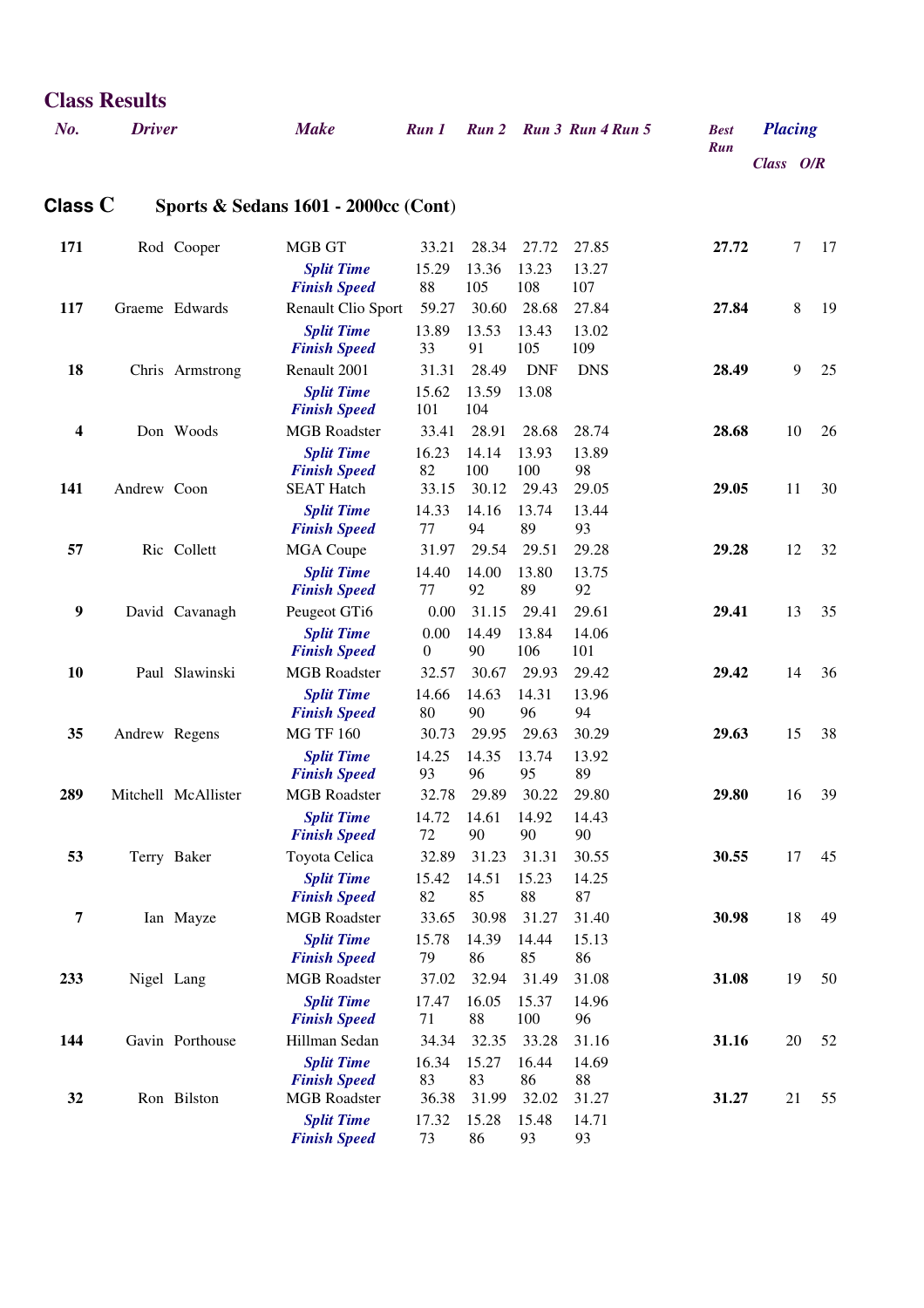| <b>Class Results</b> |                |                  |                                                 |                |                |                |                         |                    |                |    |
|----------------------|----------------|------------------|-------------------------------------------------|----------------|----------------|----------------|-------------------------|--------------------|----------------|----|
| No.                  | <b>Driver</b>  |                  | <b>Make</b>                                     | Run 1          |                |                | Run 2 Run 3 Run 4 Run 5 | <b>Best</b><br>Run | <b>Placing</b> |    |
|                      |                |                  |                                                 |                |                |                |                         |                    | Class O/R      |    |
| Class C              |                |                  | <b>Sports &amp; Sedans 1601 - 2000cc (Cont)</b> |                |                |                |                         |                    |                |    |
| 199                  | Diane Lang     |                  | <b>MGB</b> Roadster                             | 34.89          | 32.54          | 32.10          | 31.48                   | 31.48              | 22             | 57 |
|                      |                |                  | <b>Split Time</b>                               | 15.94          | 15.97          | 15.31          | 14.73                   |                    |                |    |
| 148                  |                | Grant Lang       | <b>Finish Speed</b><br><b>MGB</b> Roadster      | 83<br>40.33    | 92<br>36.06    | 94<br>33.15    | 94<br>31.59             | 31.59              | 23             | 59 |
|                      |                |                  | <b>Split Time</b>                               | 18.68          | 16.82          | 16.92          | 16.01                   |                    |                |    |
|                      |                |                  | <b>Finish Speed</b>                             | 60             | 76             | 94             | 99                      |                    |                |    |
| 881                  |                | Adrian Azzopardi | <b>MGB</b> Roadster                             | 33.96          | 33.58          | 31.74          | 32.08                   | 31.74              | 24             | 60 |
|                      |                |                  | <b>Split Time</b>                               | 15.36<br>73    | 14.57<br>74    | 14.37<br>80    | 14.96<br>82             |                    |                |    |
| 19                   |                | Robert Trembath  | <b>Finish Speed</b><br>Peugeot Sedan            | 40.95          | 32.67          | 32.88          | 31.77                   | 31.77              | 25             | 61 |
|                      |                |                  | <b>Split Time</b>                               | 19.06          | 16.13          | 15.80          | 15.44                   |                    |                |    |
|                      |                |                  | <b>Finish Speed</b>                             | 63             | 88             | 86             | 92                      |                    |                |    |
| 111                  |                | Greg Mouritz     | <b>MGB</b> Roadster                             | 34.96          | 32.79          | 32.45          | 31.81                   | 31.81              | 26             | 62 |
|                      |                |                  | <b>Split Time</b><br><b>Finish Speed</b>        | 15.23<br>67    | 14.98<br>76    | 15.34<br>80    | 14.80<br>80             |                    |                |    |
| <b>110</b>           | Joanna Smith   |                  | <b>MGB</b> Roadster                             | 40.34          | 34.70          | 32.16          | 32.27                   | 32.16              | 27             | 63 |
|                      |                |                  | <b>Split Time</b>                               | 18.89          | 16.37          | 15.13          | 15.66                   |                    |                |    |
|                      |                |                  | <b>Finish Speed</b>                             | 75             | 85             | 97             | 91                      |                    |                |    |
| 67                   |                | Phillip Knight   | <b>MGB</b> Roadster                             | 35.74          | 32.37          | 33.36          | 32.69                   | 32.37              | 28             | 65 |
|                      |                |                  | <b>Split Time</b><br><b>Finish Speed</b>        | 16.84<br>75    | 15.78<br>86    | 15.86<br>82    | 16.15<br>86             |                    |                |    |
| 124                  |                | Gordon Gorman    | Fiat Sedan                                      | 36.66          | 34.78          | 32.48          | 33.31                   | 32.48              | 29             | 66 |
|                      |                |                  | <b>Split Time</b>                               | 16.68          | 16.53          | 15.39          | 16.36                   |                    |                |    |
|                      |                |                  | <b>Finish Speed</b>                             | 67             | 72             | 81             | 82                      |                    |                |    |
| 58                   |                | Brendan Sullivan | <b>MGA</b> Roadster<br><b>Split Time</b>        | 36.45<br>17.02 | 33.21<br>15.41 | 32.69<br>15.16 | 33.17<br>15.41          | 32.69              | 30             | 67 |
|                      |                |                  | <b>Finish Speed</b>                             | 80             | 88             | 90             | 88                      |                    |                |    |
| 29                   |                | Roger Townley    | <b>MGB</b> Roadster                             | 36.32          | 33.14          | 33.95          | 33.39                   | 33.14              | 31             | 68 |
|                      |                |                  | <b>Split Time</b><br><b>Finish Speed</b>        | 16.54<br>75    | 15.15<br>80    | 15.39<br>79    | 15.30<br>80             |                    |                |    |
| 39                   |                | David Whitham    | <b>MGB</b> Roadster                             | 38.05          | 34.32          | 33.30          | 34.33                   | 33.30              | 32             | 69 |
|                      |                |                  | <b>Split Time</b>                               | 16.94          | 15.72          | 15.32          | 15.73                   |                    |                |    |
|                      |                |                  | <b>Finish Speed</b>                             | 60             | 69             | 71             | 66                      |                    |                |    |
| 16                   |                | David Ritchie    | <b>MGA</b> Roadster                             | 40.47          | 34.88          | 34.80          | 34.86                   | 34.80              | 33             | 72 |
|                      |                |                  | <b>Split Time</b><br><b>Finish Speed</b>        | 19.26<br>70    | 16.17<br>79    | 16.17<br>80    | 16.27<br>79             |                    |                |    |
| 61                   |                | Robert Walkerden | <b>MGB</b> Roadster                             | 39.77          | 36.14          | 35.74          | 36.53                   | 35.74              | 34             | 74 |
|                      |                |                  | <b>Split Time</b>                               | 17.86          | 16.77          | 16.35          | 16.66                   |                    |                |    |
|                      |                |                  | <b>Finish Speed</b>                             | 59             | 78             | 68             | 67                      |                    |                |    |
| 26                   |                | Barry Coad       | <b>MGB</b> Roadster                             | 43.97          | 37.24          | 36.35          | <b>DNS</b>              | 36.35              | 35             | 75 |
|                      |                |                  | <b>Split Time</b><br><b>Finish Speed</b>        | 19.74<br>58    | 17.74<br>73    | 17.25<br>89    |                         |                    |                |    |
| 14                   |                | Jan Rattray      | <b>MGB</b> Roadster                             | 46.15          | 37.63          | 37.84          | 36.66                   | 36.66              | 36             | 76 |
|                      |                |                  | <b>Split Time</b>                               | 22.86          | 16.82          | 17.48          | 17.30                   |                    |                |    |
|                      |                |                  | <b>Finish Speed</b>                             | 69             | 76             | $77 \,$        | 81                      |                    |                |    |
| 88                   | Narelle Poloso |                  | <b>MGB</b> Roadster<br><b>Split Time</b>        | 51.33<br>20.58 | 39.24<br>16.82 | 37.25<br>16.72 | 38.85<br>17.10          | 37.25              | 37             | 78 |
|                      |                |                  | <b>Finish Speed</b>                             | 32             | 69             | 78             | 88                      |                    |                |    |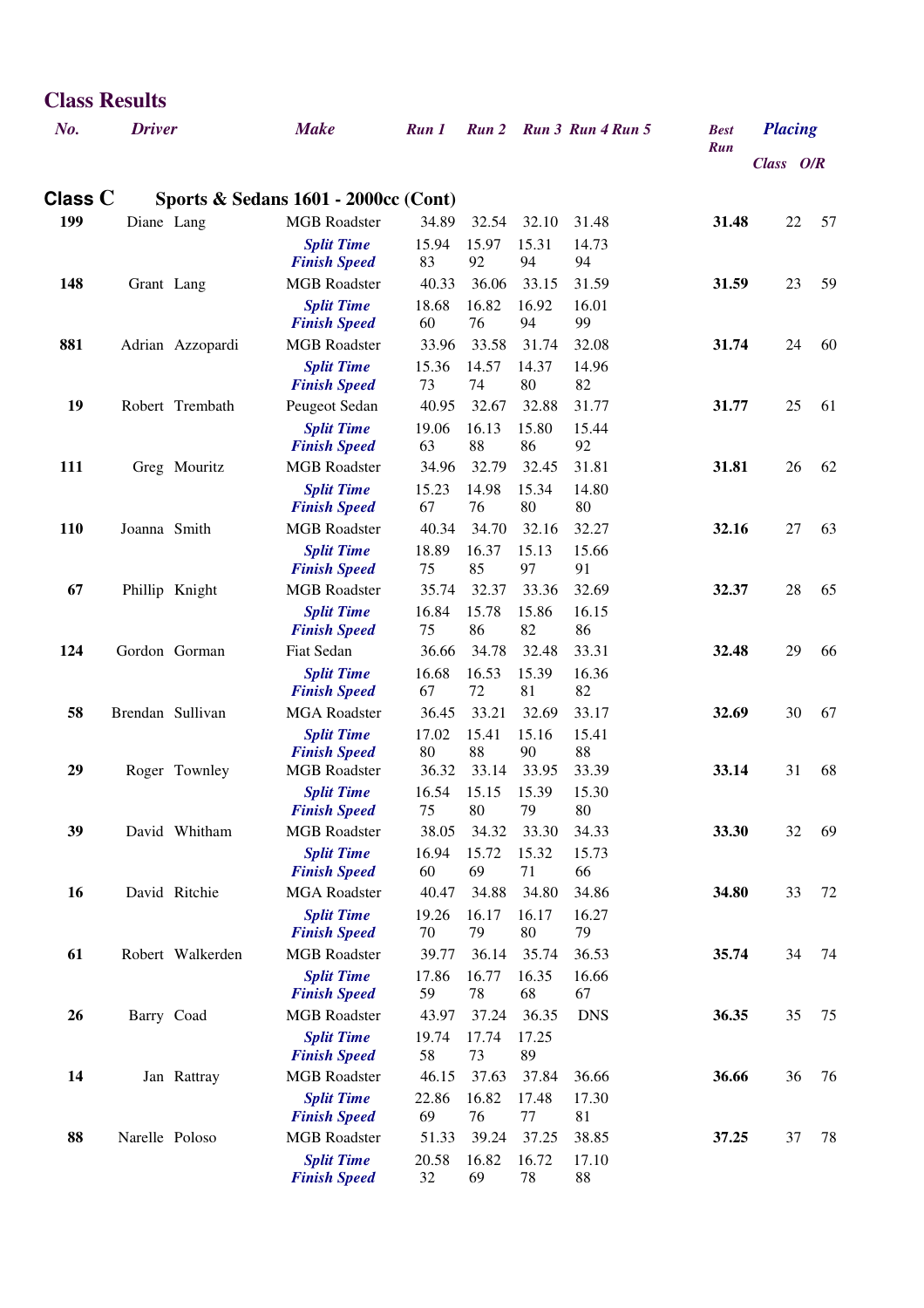|           | <b>Class Results</b> |                 |                                          |                |                |                   |                |             |                |    |    |
|-----------|----------------------|-----------------|------------------------------------------|----------------|----------------|-------------------|----------------|-------------|----------------|----|----|
| No.       | <b>Driver</b>        |                 | <b>Make</b>                              | Run 1          |                | Run 2 Run 3 Run 4 |                | <b>Best</b> | <b>Placing</b> |    |    |
|           |                      |                 |                                          |                |                |                   |                | <b>Run</b>  | Class O/R      |    |    |
| Class $D$ |                      |                 | Sports & Sedans 2001 - 3000cc            |                |                |                   |                |             |                |    |    |
| 771       |                      | Ian Treloar     | Mazda Coupe                              | 37.93          | 32.24          | 28.90             | 59.32          | 28.90       |                | 1  | 28 |
|           |                      |                 | <b>Split Time</b>                        | 17.38          | 16.97          | 14.43             | 14.28          |             |                |    |    |
|           |                      |                 | <b>Finish Speed</b>                      | 80             | 95             | 113               | 55             |             |                |    |    |
| 122       |                      | Warren Whitham  | Toyota MR2                               | 32.99          | 29.30          | 30.02             | 30.04          | 29.30       |                | 2  | 33 |
|           |                      |                 | <b>Split Time</b><br><b>Finish Speed</b> | 0.00<br>100    | 13.95<br>106   | 13.94<br>103      | 14.26<br>104   |             |                |    |    |
| Class $E$ |                      |                 | Sports & Sedans 3001cc and over          |                |                |                   |                |             |                |    |    |
| 86        |                      | Col Hunter      | Subaru Sedan                             | 26.51          | 24.44          | 23.83             | 23.63          | 23.63       |                | 1  | 1  |
|           |                      |                 | <b>Split Time</b>                        | 12.69          | 11.48          | 11.24             | 11.09          |             |                |    |    |
|           |                      |                 | <b>Finish Speed</b>                      | 122            | 120            | 132               | 131            |             |                |    |    |
| 27        |                      | Kim Cole        | Mazda MX5                                | 28.61          | 25.83          | 25.42             | 24.96          | 24.96       |                | 2  | 3  |
|           |                      |                 | <b>Split Time</b><br><b>Finish Speed</b> | 14.87<br>121   | 13.00<br>129   | 12.67<br>129      | 12.30<br>130   |             |                |    |    |
| 47        |                      | Ian Powell      | Toyota Caldina                           | 28.09          | 26.90          | 26.48             | 26.37          | 26.37       |                | 3  | 7  |
|           |                      |                 | <b>Split Time</b>                        | 13.32          | 13.07          | 12.85             | 12.69          |             |                |    |    |
|           |                      |                 | <b>Finish Speed</b>                      | 116            | 119            | 120               | 121            |             |                |    |    |
| 22        | Graeme Ruby          |                 | MGB GT V8                                | 28.34          | 26.95          | 27.01             | 26.47          | 26.47       |                | 4  | 8  |
|           |                      |                 | <b>Split Time</b><br><b>Finish Speed</b> | 13.44<br>103   | 12.98<br>113   | 13.15<br>124      | 12.99<br>116   |             |                |    |    |
| 56        |                      | David Bertuch   | <b>Renault Megane</b>                    | 30.14          | 26.92          | 26.71             | 26.58          | 26.58       |                | 5  | 9  |
|           |                      |                 | <b>Split Time</b>                        | 13.74          | 12.84          | 12.70             | 12.60          |             |                |    |    |
|           |                      |                 | <b>Finish Speed</b>                      | 102            | 118            | 119               | 118            |             |                |    |    |
| 6         |                      | Glenn Armstrong | Renault 2013                             | 28.51          | 27.61          | 27.37             | 27.87          | 27.37       |                | 6  | 15 |
|           |                      |                 | <b>Split Time</b><br><b>Finish Speed</b> | 13.89<br>112   | 13.69<br>119   | 13.13<br>114      | 13.53<br>112   |             |                |    |    |
| 717       | Graeme Treloar       |                 | Chrysler Valiant                         | 31.33          | 29.00          | 27.95             | <b>DNS</b>     | 27.95       |                | 7  | 20 |
|           |                      |                 | <b>Split Time</b>                        | 15.08          | 14.47          | 13.61             |                |             |                |    |    |
|           |                      |                 | <b>Finish Speed</b>                      | 98             | 112            | 112               |                |             |                |    |    |
| 186       |                      | Laura Hunter    | Subaru Sedan<br><b>Split Time</b>        | 30.55<br>14.02 | 28.02<br>12.93 | 28.00<br>13.04    | 28.94<br>13.46 | 28.00       |                | 8  | 21 |
|           |                      |                 | <b>Finish Speed</b>                      | 71             | 75             | 85                | 85             |             |                |    |    |
| 76        |                      | Noel Clacher    | <b>MGB</b> Roadster                      | 35.06          | 32.38          | 30.32             | 28.94          | 28.94       |                | 9  | 29 |
|           |                      |                 | <b>Split Time</b>                        | 15.89          | 14.96          | 14.32             | 13.90          |             |                |    |    |
|           |                      |                 | <b>Finish Speed</b>                      | 81             | 89             | 101               | 110            |             |                |    |    |
| 71        |                      | Peter Jackson   | MGB GTV8<br><b>Split Time</b>            | 33.28<br>16.18 | 33.50<br>14.70 | 30.72<br>15.19    | 30.03<br>14.86 | 30.03       |                | 10 | 41 |
|           |                      |                 | <b>Finish Speed</b>                      | 90             | 68             | 98                | 100            |             |                |    |    |
| 121       |                      | Neil McGilp     | MGB V8                                   | 33.35          | 30.44          | <b>DNS</b>        | <b>DNS</b>     | 30.44       |                | 11 | 44 |
|           |                      |                 | <b>Split Time</b>                        | 15.61          | 14.15          |                   |                |             |                |    |    |
| 89        |                      | Jimi Lawrence   | <b>Finish Speed</b><br>Nissan Coupe      | 81<br>37.25    | 102<br>33.93   | 31.87             | 30.78          | 30.78       |                | 12 | 48 |
|           |                      |                 | <b>Split Time</b>                        | 18.91          | 16.38          | 15.63             | 15.47          |             |                |    |    |
|           |                      |                 | <b>Finish Speed</b>                      | 88             | 98             | 104               | 108            |             |                |    |    |
| 91        | Bruce Heal           |                 | MG RV8                                   | 39.87          | 36.77          | <b>DNS</b>        | <b>DNS</b>     | 36.77       |                | 13 | 77 |
|           |                      |                 | <b>Split Time</b>                        | 19.19          | 16.81          |                   |                |             |                |    |    |
|           |                      |                 | <b>Finish Speed</b>                      | 65             | 72             |                   |                |             |                |    |    |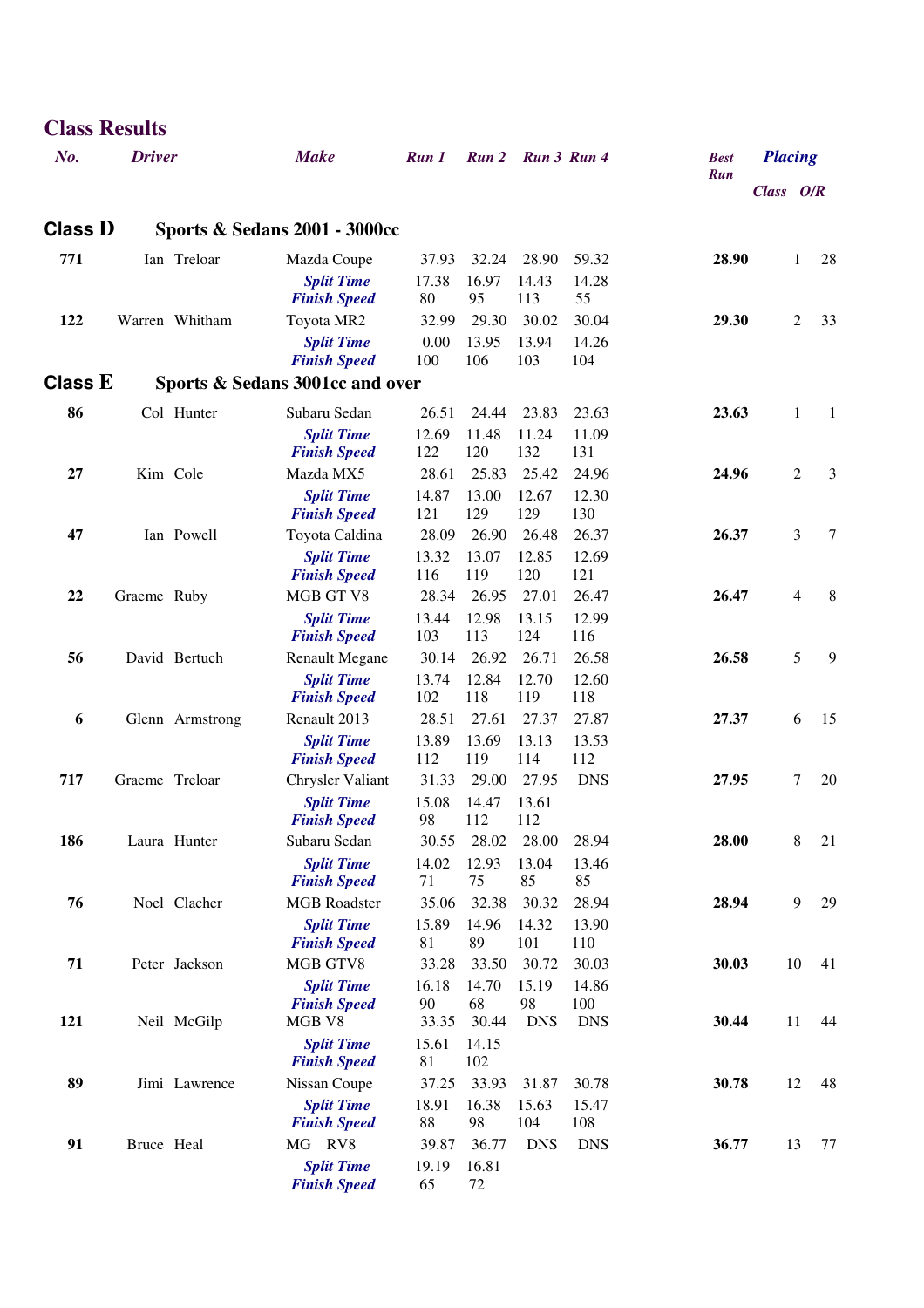|                | <b>Class Results</b> |                             |                                                           |                           |                       |                                    |                       |             |                |                |                |
|----------------|----------------------|-----------------------------|-----------------------------------------------------------|---------------------------|-----------------------|------------------------------------|-----------------------|-------------|----------------|----------------|----------------|
| No.            | <b>Driver</b>        |                             | <b>Make</b>                                               | Run 1                     |                       | Run 2 Run 3 Run 4                  |                       | <b>Best</b> | <b>Placing</b> |                |                |
|                |                      |                             |                                                           |                           |                       |                                    |                       | <b>Run</b>  | Class O/R      |                |                |
| Class $F$      |                      |                             | <b>Clubman Sports all capacities</b>                      |                           |                       |                                    |                       |             |                |                |                |
| $\mathbf{3}$   |                      | Mike Barker                 | Elfin Clubman<br><b>Split Time</b><br><b>Finish Speed</b> | 27.10<br>13.90<br>127     | 25.51<br>12.61<br>130 | 99.00<br>11.52<br>$\boldsymbol{0}$ | 24.51<br>11.92<br>132 | 24.51       |                | $\mathbf{1}$   | $\overline{c}$ |
| 101            |                      | Alan Green                  | Chimaera<br><b>Split Time</b><br><b>Finish Speed</b>      | 30.04<br>14.70<br>99      | 29.21<br>14.09<br>101 | 28.86<br>13.93<br>101              | 28.90<br>14.27<br>103 | 28.86       |                | 2              | 27             |
| 134            | Edward Lewis         |                             | Lewis Clubman<br><b>Split Time</b><br><b>Finish Speed</b> | 34.77<br>16.37<br>78      | 31.67<br>15.25<br>92  | 30.47<br>14.56<br>97               | 30.18<br>14.69<br>99  | 30.18       |                | 3              | 42             |
| 93             | Anthony Barlow       |                             | Amaroo<br><b>Split Time</b><br><b>Finish Speed</b>        | 34.14<br>15.34<br>79      | 32.20<br>15.49<br>87  | 31.58<br>15.28<br>95               | 32.49<br>15.59<br>87  | 31.58       |                | $\overline{4}$ | 58             |
| Class $G$      |                      | <b>Racing Cars Pre 1960</b> |                                                           |                           |                       |                                    |                       |             |                |                |                |
| 341            | Phillip Gray         |                             | Ford Racer<br><b>Split Time</b><br><b>Finish Speed</b>    | 26.42<br>12.70<br>117     | 26.03<br>12.68<br>118 | 25.96<br>12.43<br>117              | 25.77<br>12.25<br>118 | 25.77       |                | 1              | 4              |
| 132            |                      | Ray Sprague                 | Ford Roadster<br><b>Split Time</b><br><b>Finish Speed</b> | 31.01<br>14.64<br>99      | 29.24<br>13.64<br>100 | 28.61<br>13.12<br>105              | 28.48<br>13.26<br>106 | 28.48       |                | 2              | 24             |
| <b>Class H</b> |                      |                             | <b>Racing Cars Post 1960</b>                              |                           |                       |                                    |                       |             |                |                |                |
| 998            |                      | Ray Porteus                 | Silver Flea<br><b>Split Time</b><br><b>Finish Speed</b>   | 31.10<br>12.78<br>$77 \,$ | 28.25<br>12.60<br>102 | 28.36<br>12.67<br>100              | 29.45<br>12.75<br>100 | 28.25       |                | 1              | 23             |